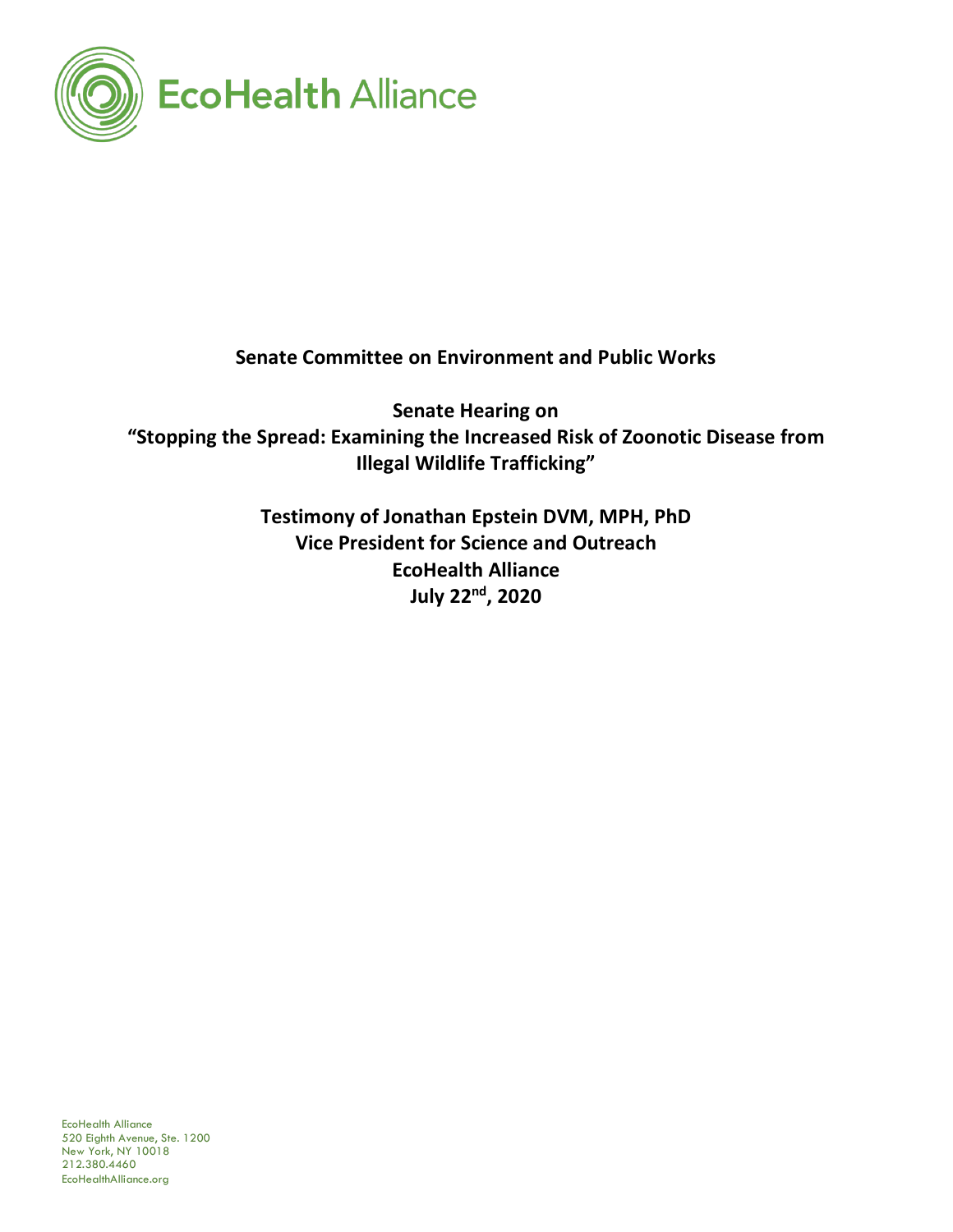

#### **Introduction**

Good morning. My name is Dr Jonathan Epstein from EcoHealth Alliance. Thank you Chairman Barrasso and Ranking Member Carper for inviting me to speak before this committee on the important issue of the wildlife trade and trafficking as a cause of epidemics. Today I plan to speak about how viruses emerge from wildlife to cause epidemics in people and how the wildlife trade and trafficking play a role in disease emergence. My testimony will be in three parts and will include a review of the science behind zoonotic disease emergence – diseases that originate in animals and jump into human populations; giving examples of recent epidemics caused by animal viruses. The second part will describe how the wildlife trade and trafficking, both locally and globally, can increase the risk of viruses jumping from animal hosts into people and causing epidemics. In the third part of my testimony I'll review some of the agencies that work on wildlife disease surveillance, and discuss the important role that US Fish and Wildlife Service can play in preventing epidemics both domestically and internationally. I'll discuss gaps that have been identified with respect to the United States' capacity to screen imported wildlife for zoonotic diseases and some ideas for how the US Fish and Wildlife Service may play a greater role in preventing pandemics internationally as it works with partner countries to combat wildlife trafficking.

#### *Part One: The emergence of zoonotic diseases from wildlife*

More than half of known human diseases are zoonotic, meaning that they are caused by viruses, bacteria, or other disease-causing micro-organisms ("pathogens") that occur naturally in animals. There are many examples of significant zoonotic pathogens that have led to large scale epidemics or global pandemics. Among them are HIV, which originated in chimpanzees and other primates; pandemic influenza viruses (1918, 2009) which originated in migratory waterfowl; SARS coronavirus, which comes from bats, and Ebola virus, also believed to come from bats (1). Some epidemics are caused by zoonotic bacteria, such as Plague, which is carried by rodents. In addition to threatening human health, many of these pathogens can also infect other animals causing disease and death, threatening endangered wildlife species and livestock which are vital for human livelihood. Diseases that are newly recognized, that have recently jumped from native animal hosts to livestock or people, or that have expanded their geographic range are referred to as "emerging" diseases. These tend to be caused by viruses, but may also include bacteria such as antimicrobial resistant bacteria. 75% of emerging diseases are zoonotic, and the majority of these come from wildlife, including the viruses mentioned above(2). In most cases, we do not have drugs or vaccines readily available to protect us from emerging diseases, and so our best tool for protecting human and livestock populations from emerging zoonotic pathogens is preventing transmission from wildlife in the first place.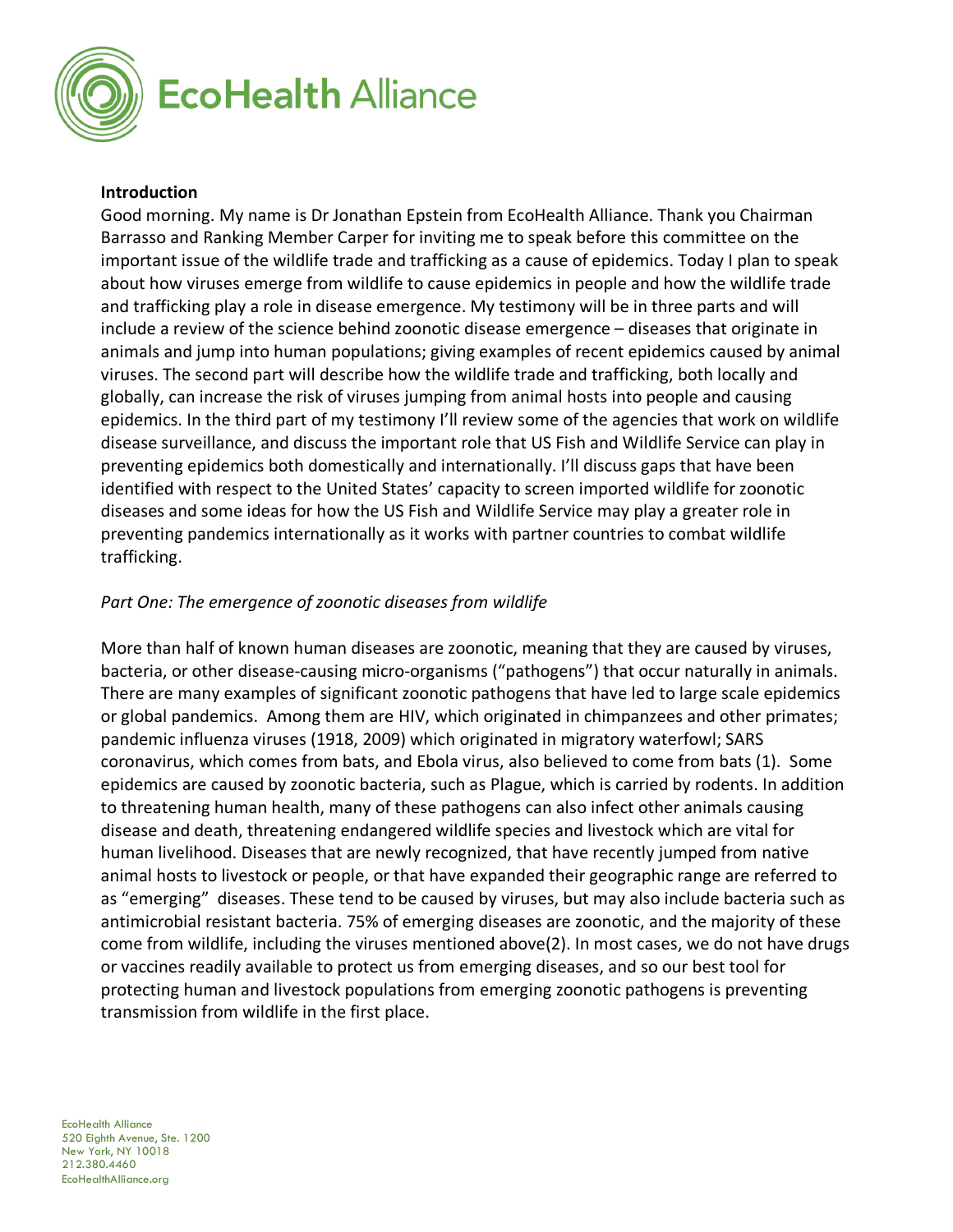

Zoonotic diseases emerge through human activities that increase human or domestic animal contact with wildlife. Land-use change (e.g. deforestation, agricultural land expansion) is the most significant among the various drivers of disease emergence that have been identified, causing about 30% of emerging diseases (3). Other drivers include intensive livestock farming where domestic and wild animals comingle, bushmeat hunting, wildlife trade (e.g. extracting animals from the wild to supply markets) and global travel. With increased contact among people, domestic animals (e.g. cattle, poultry, goats, etc…) and wildlife, there is increased opportunity for viruses to jump from one species to another, a process called "spillover." Given the right type of virus, it may then cause disease in the new hosts in infects, and potentially spread among animals or people. If a virus is able to be transmitted from person to person, local community spread occurs. Human mobility and connectivity then allows new populations to be infected and can lead to larger epidemics. International travel has connected the world more than ever before, which allows local epidemics to quickly become global pandemics (4). Examples of emerging viruses and the human activities that allows spillover to occur include: HIV, which jumped from chimpanzees and other non-human primates through hunting and butchering, which exposed people to bodily fluids from animals; Nipah virus, which jumped from fruit bats to pigs and then to people in Malaysia via intensive pig farming and the presence of orchards on farms which attracted bats and allowed pigs to eat dropped fruit contaminated with bat excreta. SARS coronavirus emerged through the wildlife trade in southern China as live bats, civets, and other mammals were brought into large urban markets and butchered, exposing vendors to bodily fluids of infected animals (1).

Human demography and wildlife biodiversity are strong predictors of disease emergence, and there are specific geographies that have been identified as high risk for disease emergence, termed "EID hotspots," based on these and other factors including climate and latitude. **Figure 1** shows a map of global EID hotspots, places where zoonotic disease outbreaks are most likely to occur in the future. Because they tend to be rich in biodiversity, many EID hotspots are also hotspots for wildlife trade and trafficking.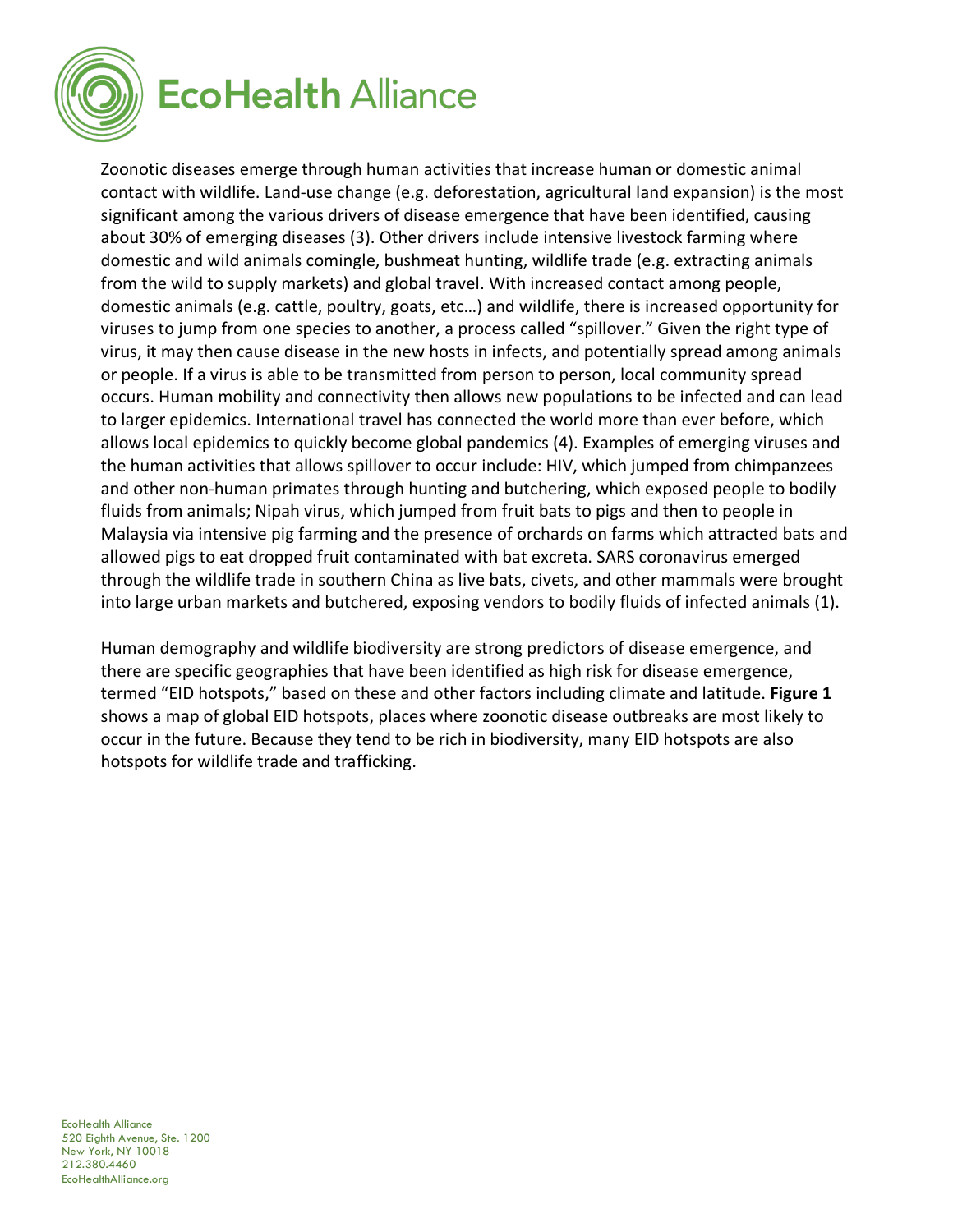



**Figure 1**. Map of predicted hostpots for emerging zoonotic diseases (from Allen et al., *Nat. Comm*. 2017)

## *Part Two: Wildlife trade and trafficking drives zoonotic disease emergence.*

The wildlife trade and trafficking are drivers of zoonotic disease emergence. Wildlife trade is a broad term that includes several ways in which people utilize wildlife. Generally, people utilize wildlife for food, clothing, pets, ornaments, and medicine (5). The extent to which people use wildlife varies by geography and culture. Hunting wildlife for food occurs around the world, including the United States, and wildlife hunting can be for subsistence or done on a more commercial scale to supply local, regional, or international markets. The value chain, or the process by which animals are removed from wild populations and transported as a commodity within a market system, can serve as an amplifier of risk for disease emergence.

The global wildlife trade is massive, complex, and includes nearly every country in the world (6). It consists of live animals and animal parts that are sold for food (e.g. bushmeat), medicinal purposes, ornamental purposes, and pets. Wildlife trade and trafficking threatens both conservation and human health (7, 8). Whether legal or illegal, the process of harvesting animals from natural habitats and transporting them around the world can create risk of disease transmission. China and the United States are the world's biggest consumers of wildlife, with China primarily using wildlife for food and traditional medicine while the US imports are driven by commercial uses including the exotic pet trade (5). The global wildlife trade is composed of both legal and illegal elements, the latter of which represents tens of billions of dollars and is often conducted by organized criminal entities (6). An analysis of legally imported wildlife into the United States between 2000 and 2005 using the US Fish and Wildlife's Law Enforcement Management Information System (LEMIS) database, found that many mammals known carry zoonotic viruses and bacteria were imported for commercial purposes, including various primate and rodent species (9). The legal importation of macaques from the Philippines

#### EcoHealth Alliance 520 Eighth Avenue, Ste. 1200 New York, NY 10018 212.380.4460 EcoHealthAlliance.org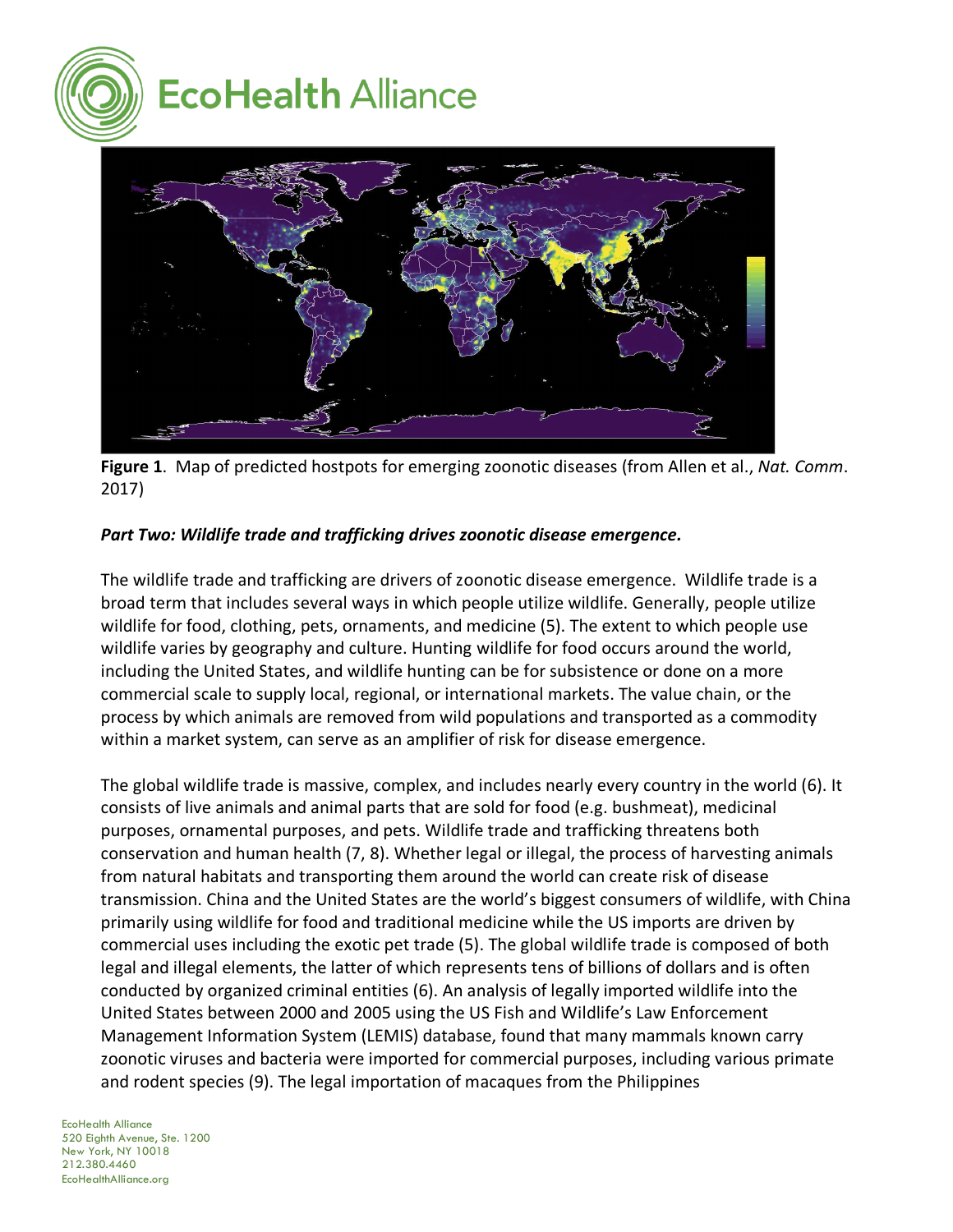

for biomedical use in 1990 introduced Ebola virus (now called "Reston ebolavirus") into the United States (10).

We are just beginning to understand the extent to which various wildlife species may carry zoonotic viruses, and in general, we are only aware of about 1% of the predicted total viruses that exist in nature (11). Each species of animal has its own particular microbial flora, which includes bacteria and viruses. Most of these are benign, or beneficial to the animal – the result of evolutionary relationships between host and microbe. A small proportion of viruses may have the ability to infect other animal or human hosts, and cause disease. This pool of zoonotic viruses in wildlife has yet to be fully studied, though efforts to do so such as the US Agency for International Development's PREDICT project, which discovered more than 900 novel viruses in wildlife across 25 countries, including from illegally trafficked animals, have improved our understanding of the diversity of viruses carried by animals considered to be important hosts, such as bats, rodents, and nonhuman primates; as well as what types of activities and environments promote opportunities for viral spillover.

At a local scale, the capture of wild animals involves one or more people handling and often butchering the animals, typically with minimal or no protection from injury or exposure to infectious agents. Infection by zoonotic viruses can occur from bites or scratches (e.g. rabies) or through exposure to bodily fluids via the nose, mouth, eyes, or cuts on the skin. The transportation of animals in cages or other containers, often under stressful and unsanitary conditions, can lead to increased transmission of viruses among animals and may provide opportunity for viruses to jump into new hosts - a process that may force a virus to mutate more rapidly and potentially adapt to the new host. Live animal markets may create conditions that further promote animal-toanimal and animal-to-human (e.g. zoonotic) transmission. Animals cages are often stacked on top of each other, and animals are handled and butchered by vendors, providing opportunity for viruses to spread among different animals and to the vendors themselves. These were the circumstances in the wetmarkets where SARS-CoV originally emerged in southern China.

#### *Wildlife Trade in China*

The use of wildlife for food and medicinal purposes has existed in Chinese culture for thousands of years (12). Wildlife is considered a natural resource to be used by society, and the commercialization of the wildlife trade, via large live animal markets and commercial sale of wildlife-based pharmaceutical products, led to an increase in the consumption of wildlife, largely in southern provinces and in Beijing (12). To meet consumer demand, wild animals, including protected and endangered species, are frequently sourced from other parts of Asia and Africa (12). Wildlife farming has also become an industry in China. The demand for rare and endangered species, which carry particular prestige when eaten or used in traditional medicine, drives unsustainable wildlife trafficking. Although legislation was introduced in 1988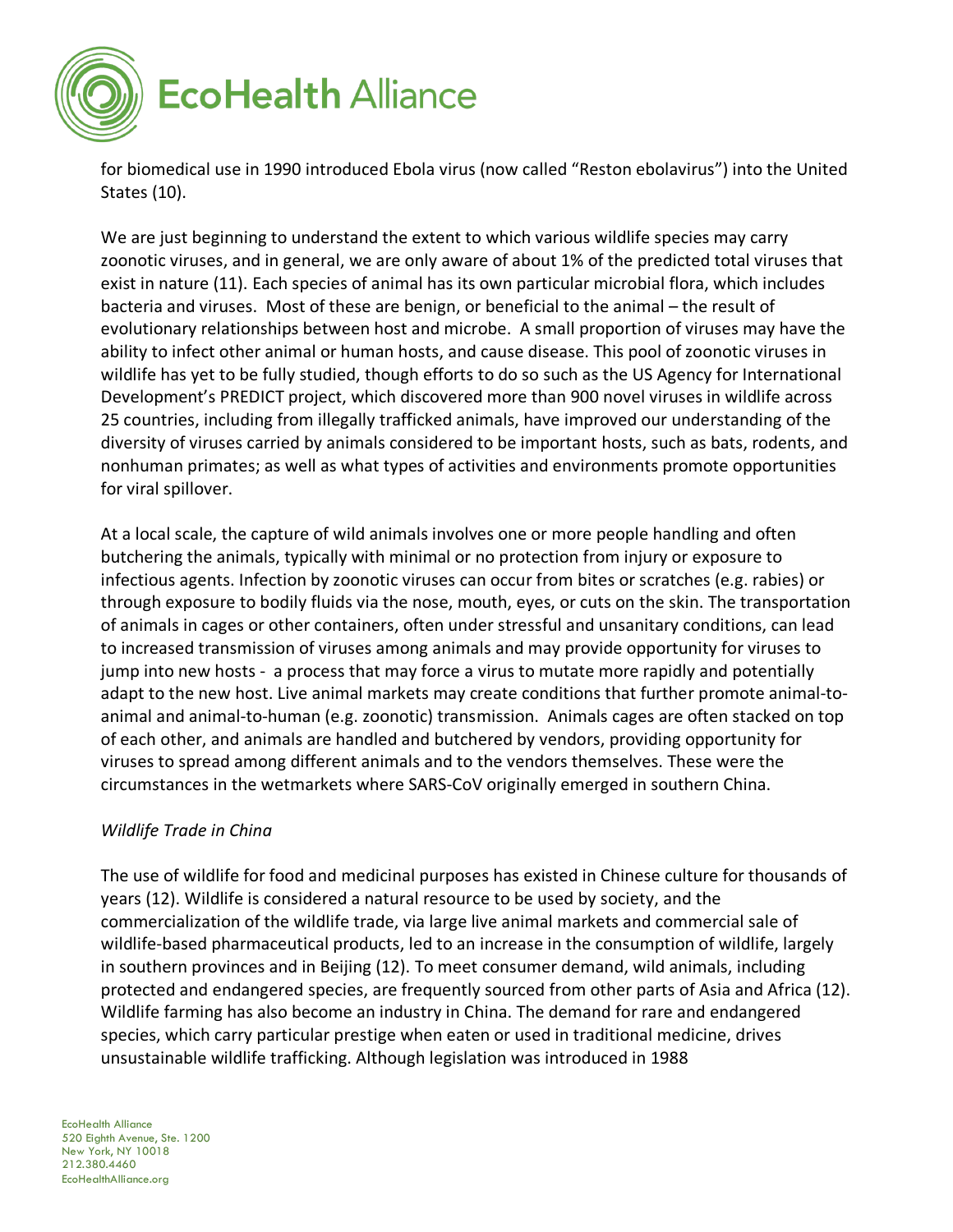

under the Law on Wild Animal Protection, which specifically lists species that are illegal to trade based on their conservation status, enforcement has been weak, and endangered species continue to be found in markets (12). Live animal markets provide a mixture of legal and illegally traded wildlife, and legal markets may provide cover for illegal wildlife trafficking (6). Awareness of wildlife protection laws among consumers is limited, although there is a growing societal concern among Chinese citizens about animal welfare and conservation, and demand for wildlife as a source of food appears to be gradually waning (12).

SARS coronavirus is an example of a zoonotic virus that emerged through the wildlife trade in southern China. SARS was first detected in people working in urban live animal markets in Guangdong province, in November 2002. Early investigations showed that people who handled and sold animals in the markets and restaurants had a higher likelihood of being infected(13). This was the first indication that SARS coronavirus may have been zoonotic. The virus was subsequently detected in several species of mammals commonly found in markets, including ferret badgers, raccoon dogs, and civets (14). Vendors who sold civets, specifically, had a high rate of infection, and the virus was isolated from civets, suggesting that they may be the source of the virus. However, studies of civets on farms around Guangdong found that they were not infected, which suggested that civets were infected within the markets and were not the wildlife reservoir for the virus (15). Investigation of the natural reservoir for SARS-CoV by EcoHealth Alliance and collaborators led to the discovery in 2004 of coronaviruses closely related to SARS in four species of horseshoe bats, small cave-dwelling bats common across southern China (16). Since 2004, extensive and ongoing surveillance of coronaviruses in bats has led to the discovery of dozens of SARS-related coronaviruses horseshoe bats, some of which have the potential to infect people based on their use of the same receptor that SARS and SARS CoV-2 uses (the ACE-2 receptor) (17, 18). Data collected from bats globally suggests that they are the original reservoir for all mammalian coronaviruses, some of which continue to pose a threat to human health (19, 20). The diversity of SARS-related coronaviruses found in bats since the emergence of SARS-CoV, including Middle East Respiratory Syndrome coronavirus which emerged in Saudi Arabia in 2012, provided abundant evidence that there was a continuous risk that another zoonotic coronavirus could emerge from bats.

#### *The potential role of wildlife trafficking in the emergence of SARS-CoV-2*

The recognition of a cluster of 41 human pneumonia cases in Wuhan, China, in late December 2019 led to identification of a new coronavirus responsible for severe respiratory disease (21). The genomic sequence of the virus was about 80% similar to SARS CoV – different enough that it was a distinct virus, but close enough that it would be classified within the same group of betacoronaviruses (22). It was called SARS-CoV-2 and its associated respiratory syndrome was named Coronavirus Infectious Disease 2019, or COVID-19. Early cases had been vendors or patrons of the Huanan Seafood Market in Wuhan, Hubei province, which led to the assumption that the virus had emerged in the market (21). However, some of the earliest known cases

EcoHealth Alliance 520 Eighth Avenue, Ste. 1200 New York, NY 10018 212.380.4460 EcoHealthAlliance.org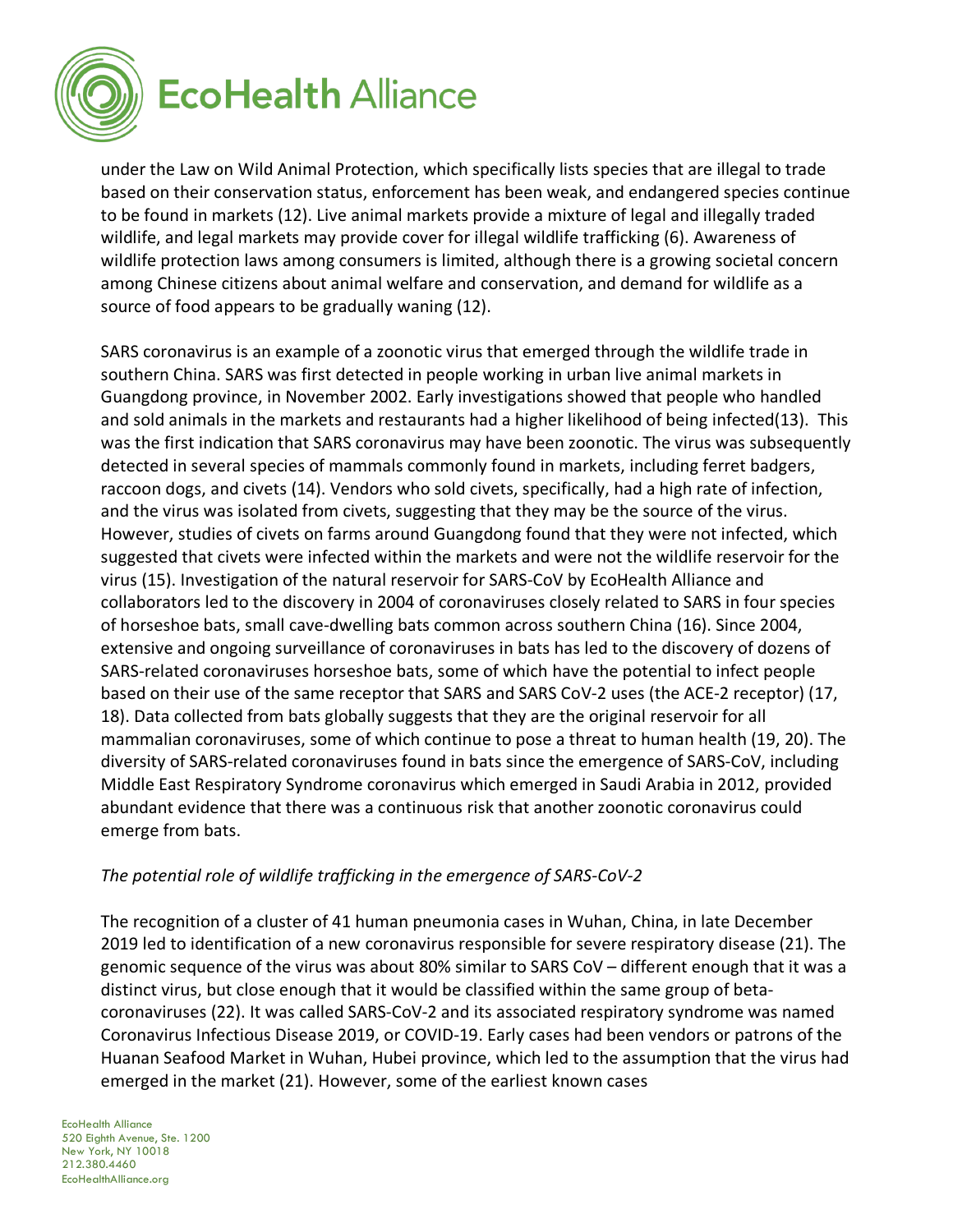

associated with the pneumonia cluster which were identified in early December, had not had any reported contact with the market, suggesting that they had been infected elsewhere (21). Analyses of the genomes of SARS-CoV-2 from patients and related coronaviruses from bats and other animals suggests that this virus may have begun circulating in humans as early as November, 2019, which is supported by epidemiologic evidence (23). Comparison of the viral genome to genetic sequences from archived bat samples by the Wuhan Institute of Virology found that SARS-CoV-2 was 96% genetically identical to a viral sequence that had been found in a Horseshoe bat collected in 2013 from Yunnan Province (22). This is the closest viral relative that has been found. While the Huanan market may have played a role in spreading the virus, it does not appear to be the origin of the outbreak, leaving open the question of how this virus emerged from a presumptive bat reservoir to humans. Based on the genetic differences between this and SARS-CoV-2, it is unlikely that this exact virus directly jumped into people to cause COVID-19. It is likely that a more closely related virus exists in bats, which may have directly infected humans or moved through other animal hosts before doing so.

There is currently no evidence pointing to any specific animal that may have been involved in the emergence of SARS-CoV-2, but it is capable of infecting a range of mammals, like SARS CoV, based on its use of the ACE-2 receptor. Cats, mink, ferrets, and nonhuman primates are all susceptible to infection by SARS-CoV-2 (24, 25). Civets, ferret badgers and raccoon dogs, as well as cats, are commonly found in wetmarkets in China and are potentially susceptible to infection by SARS-CoV-2 based on their known susceptibility to SARS-CoV. Pangolins are among the most trafficked animals in the world (6). Coronaviruses have been identified in Malayan pangolins which were confiscated in southern China, *en route* to wildlife markets. The pangolin coronavirus was overall more distantly related to SARS-CoV-2 than those in bats, except for a specific part of their genome which closely matched a gene sequence in SARS-CoV-2 (26, 27). The infected pangolins may have originated in Malaysia or elsewhere in Southeast Asia, but were sampled after days of being transported. By contrast, a recent study by our group of more than 300 pangolins confiscated at their point of origin in Malaysia, found no evidence of coronavirus infection (28). While it is unknown whether pangolins were involved in the evolution of SARS-CoV-2, it is possible that exchange of genetic material, a process called "recombination," between bat and pangolin coronaviruses occurred prior to infecting humans (29). Finding coronavirus infection downstream in the wildlife value chain suggests that wildlife trafficking can play a role in zoonotic disease transmission and emergence. In Viet Nam, coronavirus infection was found to be more frequent in mammals such as rodents and bats further along the wildlife value chain (e.g. in markets or on farms) compared to wild populations (30). More surveillance in wild bats, farmed animals and trafficked wildlife in and around china will be necessary to understand the extent to which wildlife markets may have contributed to its emergence.

While wildlife trade is a high-risk interface between wildlife and people and increases opportunity for viral spillover, it is important to note that it is not the only route by which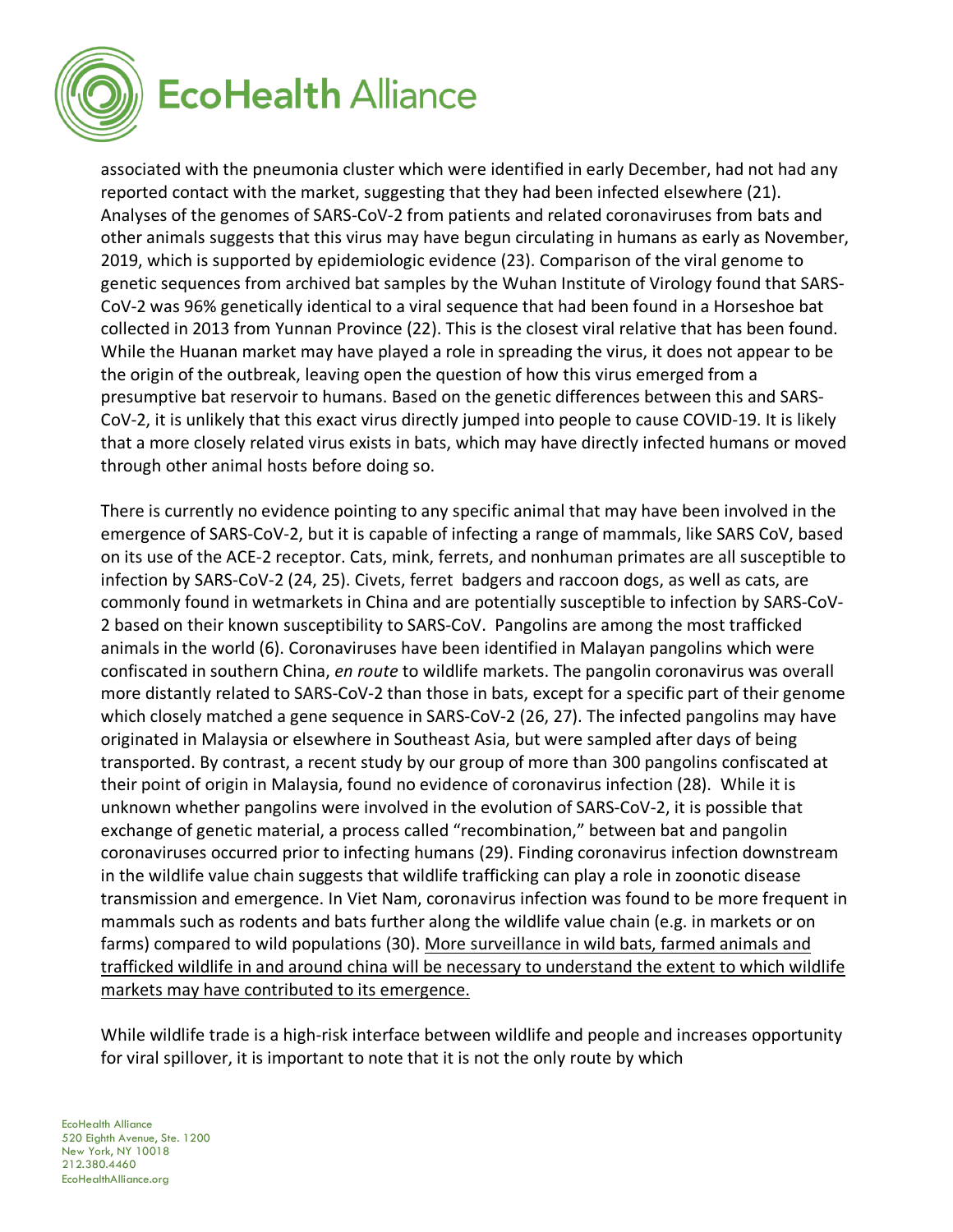

wildlife viruses can emerge. There is evidence that exposure to bat-borne SARS-like coronaviruses has occurred within communities in Yunnan, China that lived in close proximity to a cave containing horseshoe bats known to be infected with a variety of SARS-related coronaviruses(31). Bats shed coronaviruses in their excreta, especially feces. People and other animals may be exposed to bat feces and coronaviruses in several contexts: through direct exposure to guano by entering caves, through food contamination (e.g. contamination of animal food or water on a farm) or through contact during hunting or transportation to markets. It's important that wildlife surveillance for zoonotic viruses take a One Health approach, concurrently screening animals and people across the entire value chain, from communities to transported wildlife, farms and markets, to better characterize the risk of spillover and emergence where wildlife trade occurs.

## *Risk of disease introduction to the United States through the wildlife trade and trafficking*

Wildlife importation to supply the pet industry can also be a source of introduction of zoonotic viruses. In 2003, monkeypox virus was introduced to the United States via the importation of rodents from Ghana, where the virus is endemic and carried by rodents (32). Monkeypox virus, a disease which has a 10% case fatality rate, can be particularly serious in children. The rodents were imported legally by a pet wholesaler, and co-mingled with other rodents including prairiedogs, which are native to North America. The prairie dogs became infected and subsequently caused an outbreak of monkeypox in 37 people, including a 6-year old girl who developed severe encephalitis (33). This was the first instance of a monkeypox outbreak in the western hemisphere, and is illustrative of the risks associated with importing exotic animals. In response to this outbreak, the US CDC imposed a ban on importation of African rodents without permits. While specific bans of known reservoirs for zoonotic pathogens may help manage the risk of a repeated introduction, they do not prevent rodents, in this case, or other animals being imported from other locations.

Bushmeat is illegally imported into the United States and Europe large quantities in and sold in black markets. International demand for bushmeat from Africa is driven by expat communities seeking to maintain traditional diets (5). Bushmeat often includes endangered or CITES protected species (e.g. chimpanzees, forest antelopes) which have been associated with zoonotic pathogens, including Ebola virus (34). In 2012, smuggled bushmeat from chimpanzees, other primates, rodents and warthogs originating in West Africa and confiscated at airports including JFK in New York, contained traces of zoonotic viruses including retroviruses and herpesviruses. The extent to which illegally trafficked live animals may introduce zoonotic pathogens to the US is difficult to determine given the paucity of data, however, these findings in bushmeat suggests that animal parts may also potentially be a source of zoonotic disease introduction (35). *Improved surveillance for pathogens in wildlife and bushmeat at US borders would improve our ability to asses risk and implement measures to further reduce risk of disease introduction into the United States.*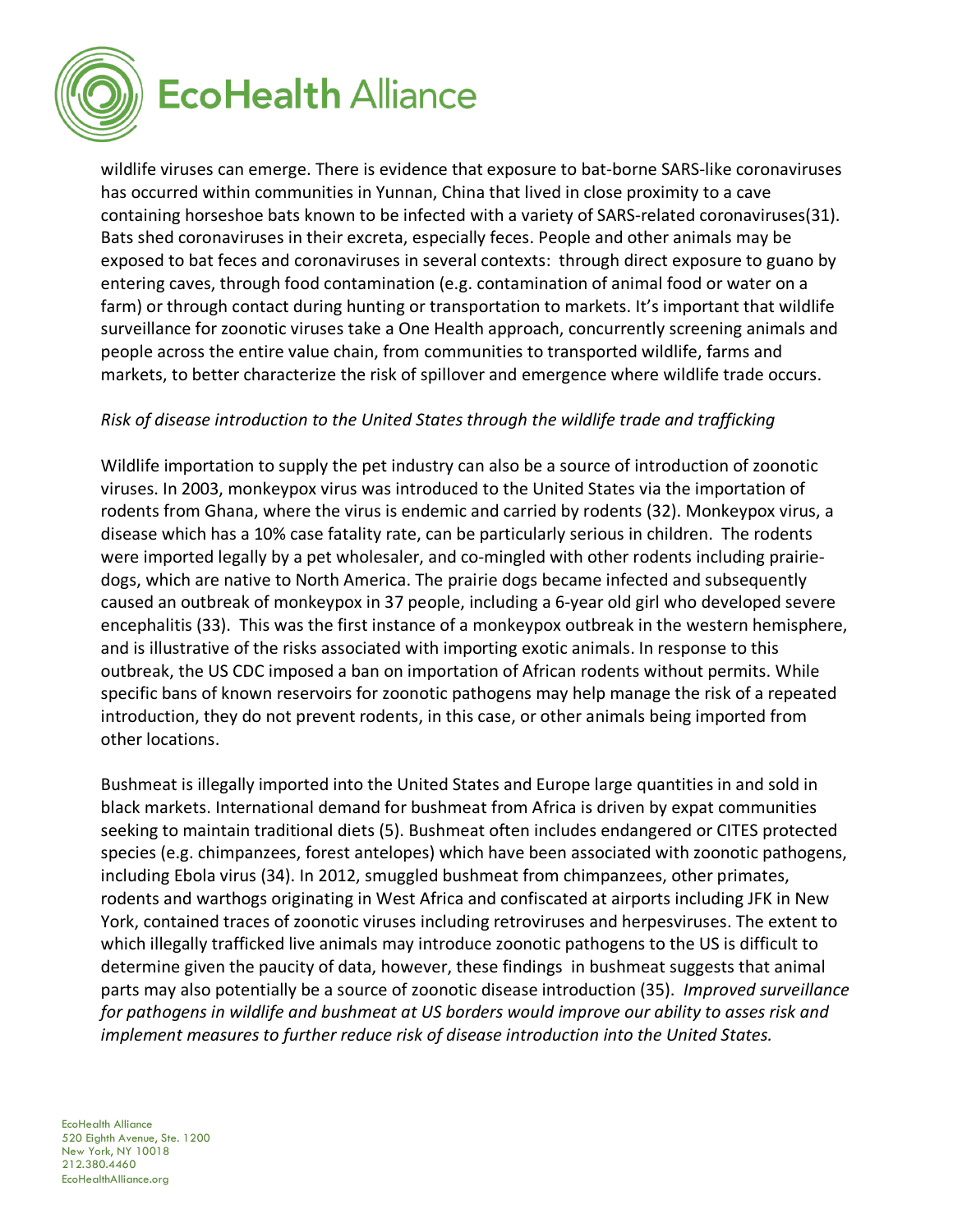

# *Part Three: Opportunities for US Fish and Wildlife Service to engage with other US agencies in zoonotic disease surveillance in trafficked wildlife*

Pre-border surveillance - screening animals that are part of the wildlife trade in their countries of origin, is critically important for understanding the risks involved in zoonotic disease emergence, as well as the risks associated with animal importation. US government investments in agencies and research programs that work with local governments in parts of the world that are particularly vulnerable to disease emergence through the wildlife trade and other means, can provide valuable insight and information necessary to assess risk, as well as to prepare for the next pandemic. The Convention on the Trade of Endangered Species (CITES) is the main international legislation that regulates the movement of animals. Unfortunately, it is insufficient to prevent disease emergence as it does not govern species that are not listed under CITES, nor does it govern the intra-national movement of animals. Targeted surveillance in wildlife that are part of the global wildlife trade is required at every stage, beginning with free-ranging populations and extending to wildlife farms, confiscated animals being smuggled, and animals legally being shipped at points of export.

A One Health approach to disease surveillance recognizes the connection among people, livestock and wildlife with respect to infectious disease and is useful for understanding the risk and frequency of disease emergence from wildlife. Implementation of a One Health framework requires that agencies in these three sectors engage in coordinated and cooperative surveillance activities to effectively assess and mitigate the risk of zoonotic disease emergence. There are relatively few national or inter-governmental organizations that focus on disease surveillance. The UN Food and Agriculture Organization and the World Organization for Animal Health each have specialist groups that focus on zoonotic pathogens in wildlife and domestic animals, but global surveillance activities are limited and tend to focus on a few priority diseases, rather than systemic strengthening to deal with unknown future emergence events or "Disease X."

This presents an opportunity for the United States Government to examine its current human and animal surveillance systems, particularly related to wildlife trade and trafficking, to try to narrow gaps that allow for the emergence of zoonotic agents.

In 2010, a report by the Government Accountability Office to the Department of Homeland Security and Governmental Affairs, US Senate entitled " LIVE ANIMAL IMPORTS: Agencies Need Better Collaboration to Reduce the Risk of Animal-Related Diseases" highlighted the roles of US agencies involved in disease surveillance, and gaps that existed among them when it came to screening imported wildlife for zoonotic pathogens (36).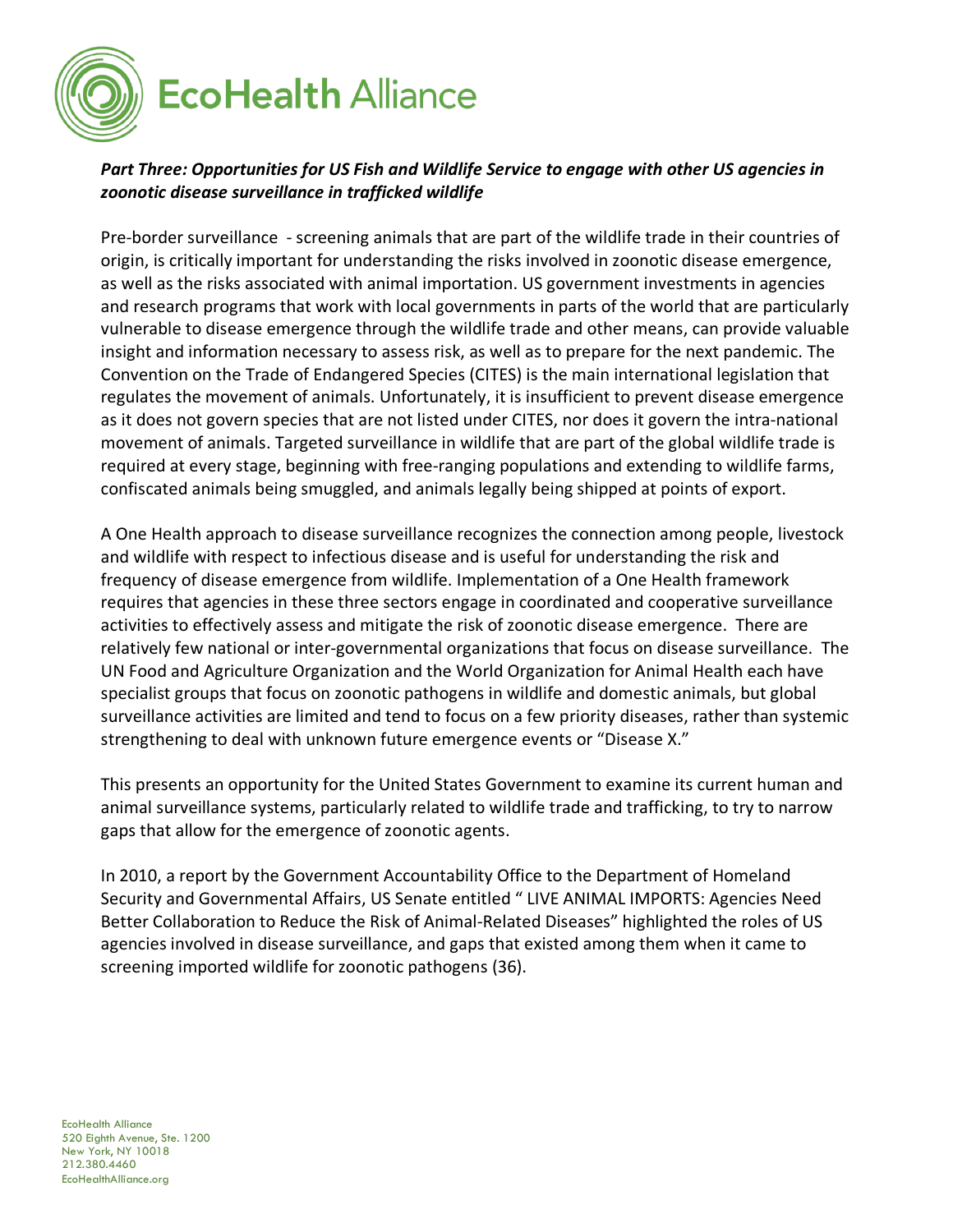

The main findings of the report were that:

- *There was no single agency responsible for screening live animal imports for zoonotic agents;*
- The US Centers for Disease Control and Prevention established restrictions on wildlife imports only once a zoonotic virus had been identified in a specific species, but it did
- not set policy restricting wildlife species that had not yet been identified with specific pathogens of concern;
- The Department of the Interior's US Fish and Wildlife Service was generally engaged in preventing the importation of endangered or invasive wildlife species, but did not generally conduct testing for significant zoonotic or other important pathogens in imported wildlife;
- The US Department of Agriculture generally works to regulate domestic animal imports and its Animal and Plant Health Inspection Service (APHIS) prohibits the importation of animals or animal products that could contain agricultural pathogens (e.g. viruses, bacteria, parasites that threaten livestock health), but it does not screen wildlife for zoonotic pathogens;
- The report identified a need for better coordination among US agencies responsible for disease surveillance, including data sharing and private sector entities (e.g. NGOs and universities) that could help fill some of the gaps in surveillance;

Other agencies contributing to zoonotic disease surveillance in wildlife internationally include the Department of Defense, through its Cooperative Biological Threat Reduction program at the Defense Threat Reduction Agency which funds collaborative research and capacity building projects with local scientific institutions and governments to reduce the threat of high consequence zoonotic pathogens emerging. The USGS National Wildlife Health Center works with USFWS, the CDC and USDA to conduct wildlife disease research, some of which involved zoonotic pathogens such as avian influenza and plague. The National Institutes of Health (National Institute of Allergy and Infectious Diseases and the Fogarty International Center) and the National Science Foundation funds research related to understanding the epidemiology and ecology of emerging zoonoses, which may involve wildlife surveillance coupled with human studies.

In the years since this report became public, there have been incremental improvements in coordination among agencies. Examples of coordinated surveillance efforts between the US Fish and Wildlife Service and CDC, the USGS National Wildlife Health Center and USDA, as well as with NGOs and universities include surveillance for highly pathogenic avian influenza and the study of confiscated wildlife and bushmeat at US airports. However, there is still a need for a more comprehensive statutory framework that will establish consistent disease surveillance in imported wildlife, and policies based on current science related to groups of animals known to carry zoonotic pathogens. From a wildlife trafficking standpoint, by increasing USFWS's ability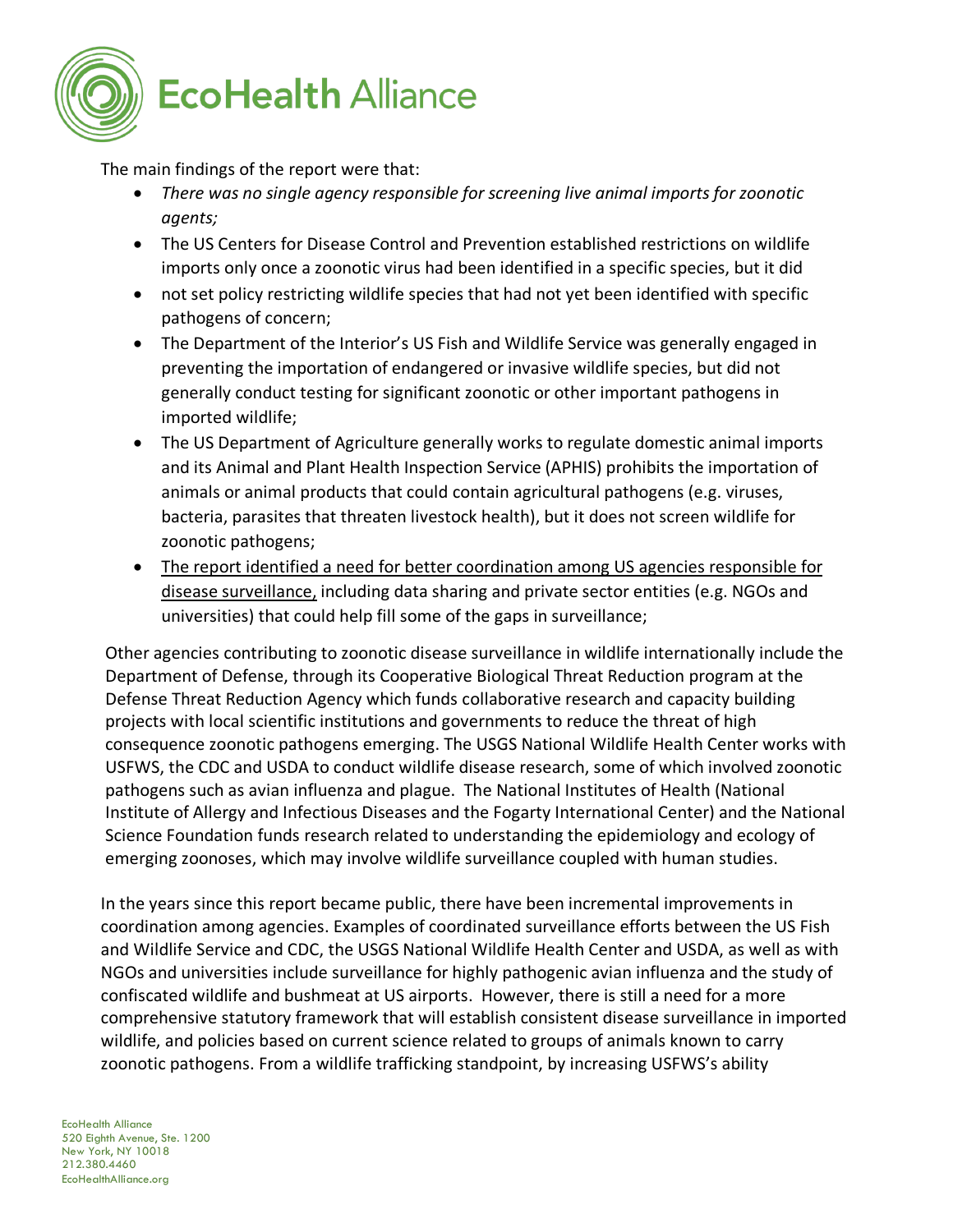

to support wildlife agencies in other countries who confiscate wildlife from the illegal trade and to test those animals for viruses or bacteria that may pose a threat, we can have a better understanding of the actual risk to health at different stages of the wildlife value chain as animals are captured, transported with other animals, and brought into a market systems where there is increased contact with people and domestic animals.

Beyond US border surveillance, conducting disease surveillance in wildlife in EID hotspot countries is vital to earl detection and response to emerging zoonoses. In 2009, the United States Agency for International Development launched the Emerging Pandemic Threats: PREDICT program. This program was led by a consortium of universities and NGOs, working with local governments and agencies in more than 25 EID hotspot countries, to build capacity to more rapidly detect and respond to outbreaks of novel zoonotic viruses(37). The program, which invested approximately \$200 million over 10 years, was the largest One Health global surveillance project in history. It screened key wildlife groups (bats, rodents and primates) for novel viruses, while strengthening systems in ministries of environment (e.g. wildlife departments) to more effectively engage in disease surveillance and coordinate with health and livestock departments through coordinated surveillance activities. There is opportunity for USFWS to build on the strengths of the Emerging Pandemic Threats program, by engaging in wildlife surveillance both at the US border, and as part of its international engagements, on the frontlines of the wildlife trade.

#### *Opportunities for the USFWS to help reduce the risk of zoonotic disease emergence*

Wildlife trade and trafficking are significant drivers of zoonotic disease emergence, and the USFWS is in a position to be a leading agency in developing and implementing risk reduction strategies for spillover and emergence of zoonotic pathogens into human populations The following suggested actions are potential opportunities for USFWS to more effectively work towards reducing the risk of zoonotic disease emergence caused by wildlife trade and trafficking:

- 1) Conduct an internal review of resource needs to implement wildlife disease surveillance atborder and pre-border & to identify and remove barriers to more effective coordination with other US agencies;
- 2) Expand mandate to lead US agencies on border surveillance and pre-border disease surveillance;
- 3) Improve coordination with other US agencies responsible for disease surveillance in animals (e.g. USDA, USGS NWHC, and CDC);
- 4) Work with partner countries, particularly wildlife and anti-trafficking agencies, to develop and implement risk-reduction strategies for disease transmission related to wildlife trade and trafficking;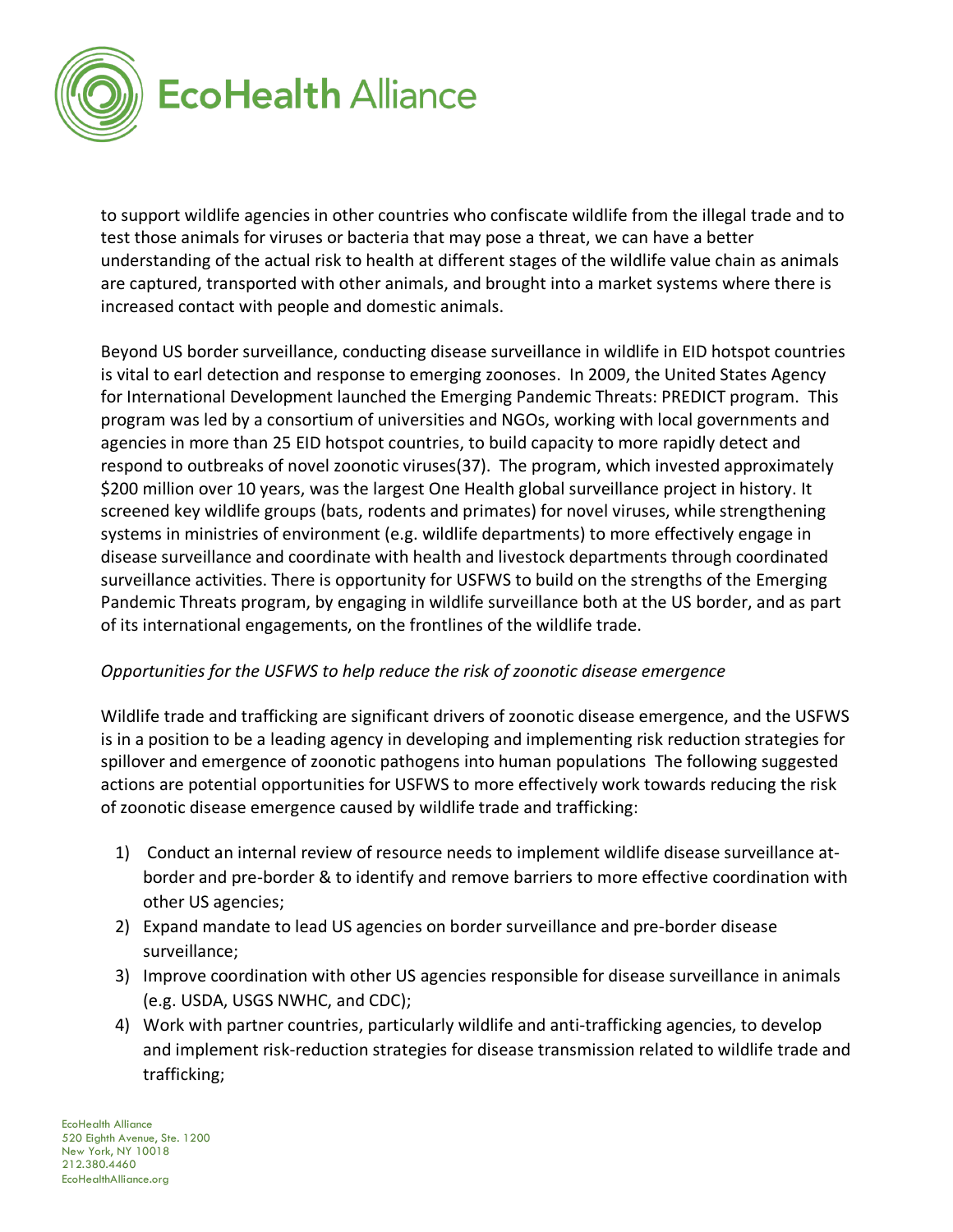

- a. Use combinations of legislation, enforcement, and behavioral risk reduction in communities to reduce demand for wildlife, not just supply;
- b. Support community engagement to better understand behaviors and help provide alternatives to wildlife use;
- 5) Encourage regulated and monitored domestic breeding of exotic animals or wildlife establish pathogen monitoring & health regulations;
- 6) Engage in public-private partnerships w NGOs and others to study zoonotic pathogens in trafficked animals and to develop sustainable, market-driven solutions;
- 7) Study the risk of live animal markets (wild and domestic animals) and the need to modernize food systems with refrigeration, food safety testing, etc…

There is still a need for a more comprehensive statutory framework that will establish consistent disease surveillance in imported wildlife, and policies based on current science related to groups of animals known to carry zoonotic pathogens. By providing increased resources and an expanded mandate to USFWS to hire epidemiologists, more veterinarians, and establish links with diagnostic laboratories, the US can establish stronger border and pre-border surveillance in wildlife. From a wildlife trafficking standpoint, by increasing USFWS's ability to support wildlife agencies in other countries who confiscate wildlife from the illegal trade and to test those animals for viruses or bacteria that may pose a threat to human and animal health, we can have a better understanding of the actual risk to health at different stages of the wildlife value chain as animals are captured, transported with other animals, and brought into a market systems where there is increased contact with people and domestic animals. By improving disease surveillance within the wildlife trade, USFWS can then develop and implement policies that will be more effective at preventing epidemics.

#### **Part Four: Conclusion**

Chairman Barrosso and Ranking Member Carper, thank you again for convening this hearing on a matter of critical importance both protecting and conserving biodiversity and to global health. I appreciate the opportunity to speak today on the topic of wildlife trafficking and zoonotic disease emergence. As we meet in the midst of one of the worst global pandemics in history, caused by a virus that likely originated in wildlife, it is a stark reminder of the complex challenges we face as a nation when it comes to protecting the health of Americans at home and around the world. There is no longer any separation between populations or countries when it comes to infectious disease. Outbreaks that happen anywhere in the world can affect anyone in the world – we are all connected. We have an opportunity to learn from a large body of scientific evidence that tells us that pandemic prevention requires effort on all fronts: human health, livestock health, and wildlife health. The US Fish and Wildlife Service should join the CDC and USDA as a health agency, and is in a position to help us reduce the risk of diseases emerging through wildlife trade and trafficking. I thank the Committee for strong bipartisan leadership on this matter.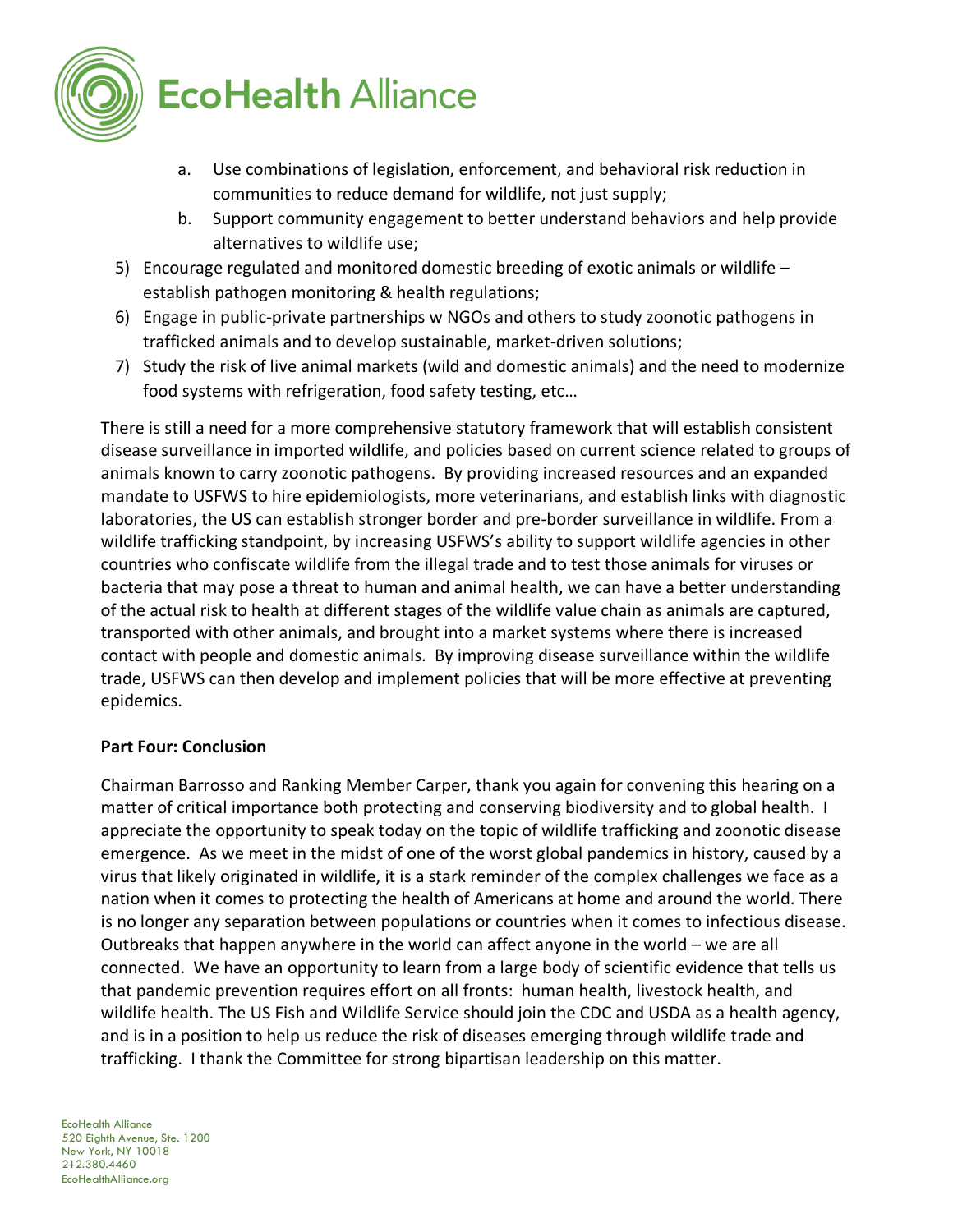

# **References**

- 1. J. H. Epstein, H. E. Field, "Anthropogenic Epidemics: The Ecology of Bat Borne Viruses and Our Role in Their Emergence" in Bats and Viruses: A New Frontier of Emerging Infectious Diseases C. L.F.Wang and Cowled, Ed. (Wiley-Blackwell, 2015).
- 2. L. H. Taylor, S. M. Latham, M. E. J. Woolhouse, Risk factors for human disease emergence. *Philosophical Transactions of the Royal Society of London, B.* **356**, 983-989 (2001).
- 3. T. Allen *et al.*, Global hotspots and correlates of emerging zoonotic diseases. *Nature Communications* **8** (2017).
- 4. S. S. Morse *et al.*, Zoonoses 3 Prediction and prevention of the next pandemic zoonosis. *Lancet* **380**, 1956-1965 (2012).
- 5. D. Travis, R. Watson, A. Tauer, The spread of pathogens through trade in wildlife. *Revue Scientifique et Technique-OIE* **30**, 219 (2011).
- 6. U. N. O. o. Drugs, Crime, *World wildlife crime report: Trafficking in protected species* (United Nations Office on Drugs and Crime (UNODC), 2020).
- 7. T. P. Moorhouse, M. Balaskas, N. C. D'Cruze, D. W. Macdonald, Information Could Reduce Consumer Demand for Exotic Pets. *Conservation Letters* **10**, 337-345 (2017).
- 8. A. Gómez, A. A. Aguirre, Infectious diseases and the illegal wildlife trade. *Annals of the New York Academy of Sciences* **1149**, 16-19 (2008).
- 9. B. I. Pavlin, L. M. Schloegel, P. Daszak, Risk of importing zoonotic diseases through wildlife trade, United States. *Emerging infectious diseases* **15**, 1721 (2009).
- 10. B. Le Guenno *et al.*, Isolation and partial characterisation of a new strain of Ebola virus. *The Lancet* **345**, 1271-1274 (1995).
- 11. S. J. Anthony *et al.*, A Strategy to Estimate Unknown Viral Diversity in Mammals. *mBio* **4** (2013).
- 12. L. Zhang, N. Hua, S. Sun, Wildlife trade, consumption and conservation awareness in southwest China. *Biodivers. Conserv.* **17**, 1493-1516 (2008).
- 13. D. Bell, S. Roberton, P. R. Hunter, Animal origins of SARS coronavirus: possible links with the international trade in small carnivores. *Philosophical Transactions of the Royal Society of London Series B-Biological Sciences* **359**, 1107-1114 (2004).
- 14. Y. Guan *et al.*, Isolation and characterization of viruses related to the SARS coronavirus from animals in Southern China. *Science* **302**, 276-278 (2003).
- 15. C. C. Tu *et al.*, Antibodies to SARS coronavirus in civets. *Emerging Infectious Diseases* **10**, 2244-2248 (2004).
- 16. W. Li *et al.*, Bats are natural reservoirs of SARS-like coronaviruses. *Science* **310**, 676-679 (2005).
- 17. A. Latinne *et al.*, Origin and cross-species transmission of bat coronaviruses in China. *Nature Communications* (2020).
- 18. X.-Y. Ge *et al.*, Isolation and characterization of a bat SARS-like coronavirus that uses the ACE2 receptor. *Nature* **503**, 535-+ (2013).
- 19. J. F. Drexler, V. M. Corman, C. Drosten, Ecology, evolution and classification of bat coronaviruses in the aftermath of SARS. *Antiviral Research* **101**, 45-56 (2014).
- 20. S. J. Anthony *et al.*, Global patterns in coronavirus diversity. *Virus Evolution* **3**, vex012-vex012 (2017).
- 21. N. Zhu *et al.*, A Novel Coronavirus from Patients with Pneumonia in China, 2019. *New England*

*Journal of Medicine* **382**, 727-733 (2020).